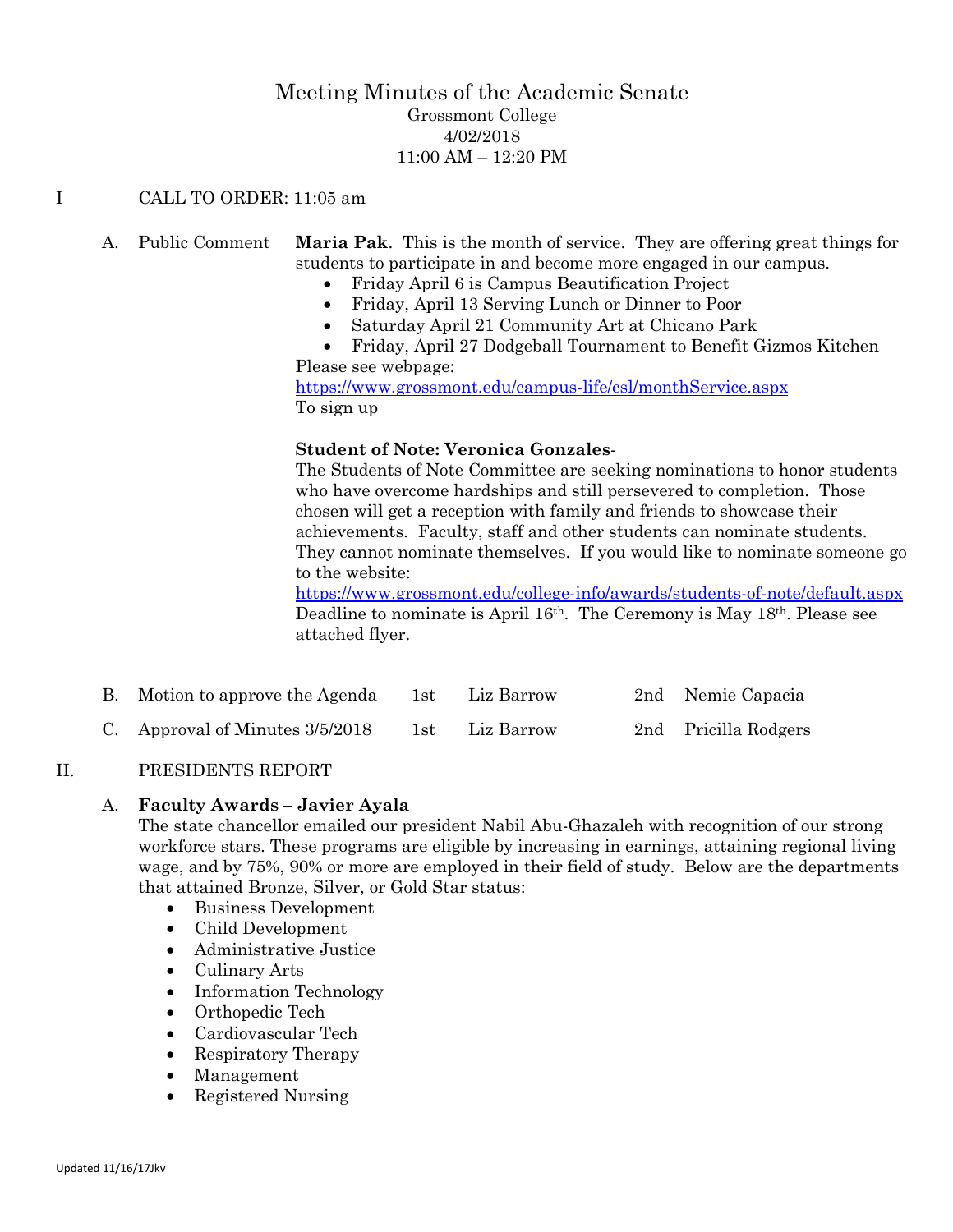# B. **ASCCC Spring Plenary**

Academic Senate for California Community Colleges is having their bi annual Plenary session is coming up on April 12, 2018 to April 14, 2018. You can find the program for the Spring Plenary on the website. Tate will be attending sessions that are on the forefront of what is happening at Grossmont. If there is a session you would like information from, please send him an email and he can get all the handout information for you.

Tate will be attending these particular sessions:

*Educational Planning Initiative (EPI) and Guided Pathway Legislative Update Re-examine curriculum with guided pathways Best practices for senate Leaders*. *Creating Opportunities for Success and Support of Part-Time Faculty*

<https://www.asccc.org/events/2018-04-12-150000-2018-04-14-230000/2018-spring-plenary-session>

Tate will also be sending out a packet about the resolutions so if there is something you would like to express an opinion on please let him know. In addition, he will send specific resolutions that are important to our college to key stakeholders across campus.

# **III. ACTION ITEMS**

**A. Academic Rank nomination** *(Moved from Committees Report)* Motion to approve the academic rank list passes unanimously

# **VI. COMMITTEES**

## **A. Academic Rank nomination**

See Nominee list. Greg Robinson/Oralee Holder moved to action. Approved

(See attachment)

## **V. DISCUSSION ITEMS**

## A. **Upgrade to Self-Serve - Chris Tarman**

## **What's happing with Colleague, Updates and other Ed Planning Software:**

We have been looking at Ed Planning software since last summer, we created a group, had a series of operational demos with 4 different companies, rated them and the two that had the highest rating were Colleague Student Planning Module and the other was Hobson Starfish endorsed by CCC. Also, at that time we were hearing that web advisor was not working well. Another system is the Workday Student, but it was not a good fit.

We decided to invest in Colleague Student Registration and Ed Planning. We are also adding CRM recruit which is an outreach data model. This will also give us a return on investment from the data that it will supply. We are also adding a Mobile app, so students can do work just on a Mobil app. These are the programs we are moving forward with. We have begun updating the current system and have a plan. We have approached leads to help with decisions to customize and are creating a team to look at the configuration and to also get questions answered.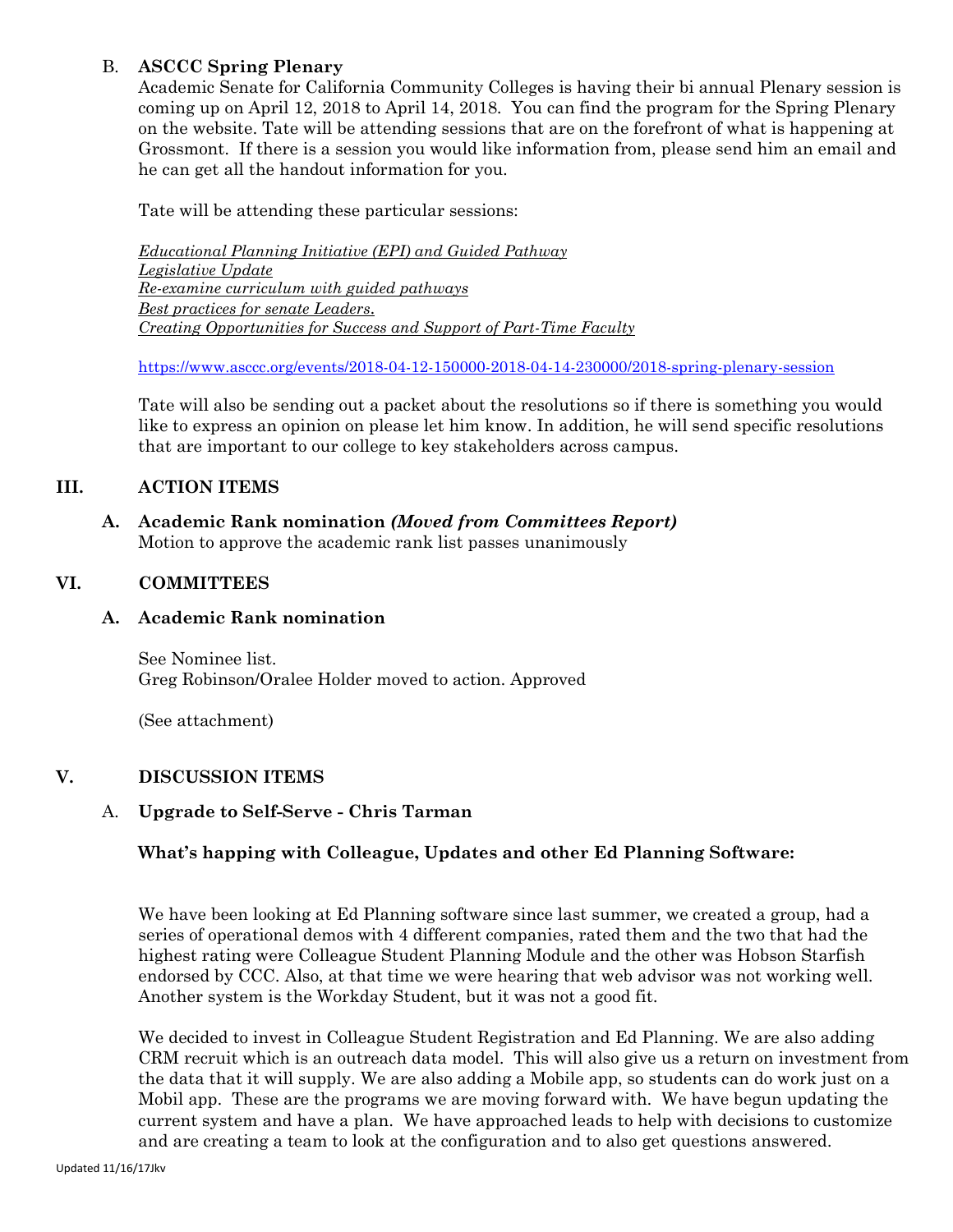Will web advisor go away? Yes and no. There will be a time they we are still using that but soon we will have self-serve and the students will be using that. Web advisor will contain the links to the new systems until all of the applications are in place. We are excited to getting it running. May 15-17 is when consultants can come and help students to do this and after that faculty will be trained. The search criteria is better. Keywords searching will be in place. It should eventually have the capability to help with scheduling. You can find information if you go to the intranet for the district and go to the colleague folder. It will show all the products we are using. These links show the implementation timelines of each of these products.

| Meeting Adjourned | $12:21$ pm |  |  |
|-------------------|------------|--|--|
|                   | 4/16/2018  |  |  |
| Next Meeting      |            |  |  |